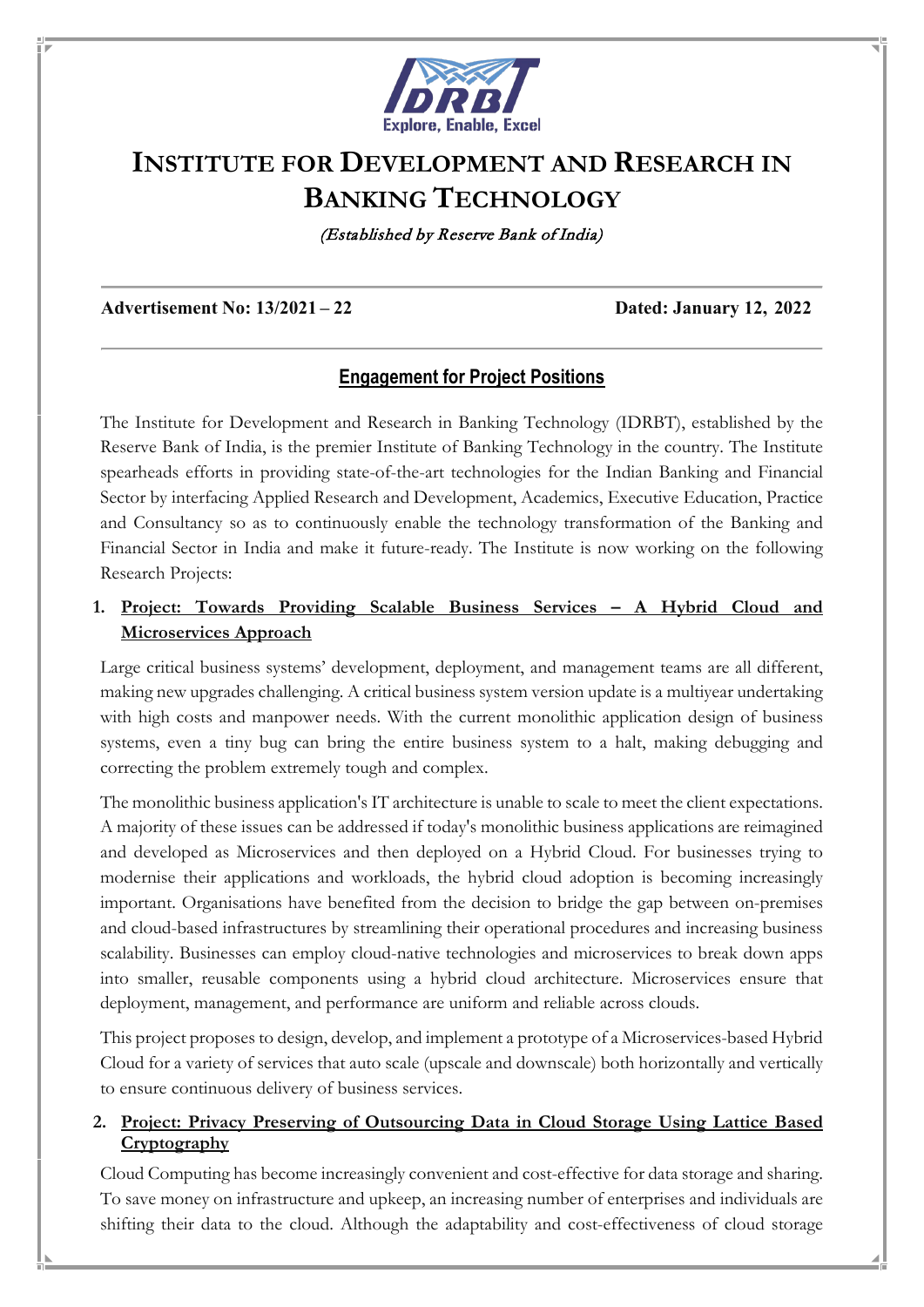appeal to a wide spectrum of consumers, it also raises issues about data privacy and access management for users. As the cloud server may not be completely trustworthy, sensitive data may be leaked or disclosed, jeopardising data privacy.

To protect data privacy, sensitive data might need to be encrypted before being sent to the cloud. Encryption protects data privacy but restricts the ability to search encrypted data. The user can utilise searchable encryption to search through encrypted data. This project will focus on developing Secure Protocols for Privacy Preserving of Outsourcing Data in Cloud Storage Using Lattice Based Cryptography.

In order to contribute to the above-mentioned key research projects and in the process to enhance their own knowledge and skills, applications are invited from young dynamic candidates for the following temporary project positions:

# **POSITION: RESEARCH ASSOCIATES**

**i. No. of Positions:** Four

## **ii. Primary Responsibilities:**

- Carry out research in the areas of Microservices and Hybrid Cloud
- Develop and implement Microservices based applications
- Develop Security Protocols for Data Privacy in Cloud
- Work-on Virtualized Data Centers
- To carry out any other responsibilities assigned by the Institute

## **iii. Eligibility:**

## **(a) Educational Qualifications**

• A First class regular B.E./B.Tech./M.E/M.Tech. (CSE/IT) or above from a recognised University with a consistently good academic record throughout.

## **(b) Desired Skills**

- Programming languages like Python, Java, Node.js
- Cloud based Technologies like Virtualisation, Containers, Docker, Kubernetes, etc.
- Knowledge of Cryptography, Linux and Frameworks like Spring, SpringBoot, etc.

## **(c) Experience**

• Some experience in related areas or highly motivated youngsters who have a flair for delving into Cloud Computing

## **(d) Reservation:**

- While one position is reserved for OBC (Non-creamy layer) candidate, three positions are open for General candidates.
- **iv. Term:** One year. Extendable based on project requirements and performance of the candidate for a further period not exceeding two years.
- **v. Compensation:** All-inclusive consolidated compensation of Rupees Twenty Four Thousand Five Hundred per month.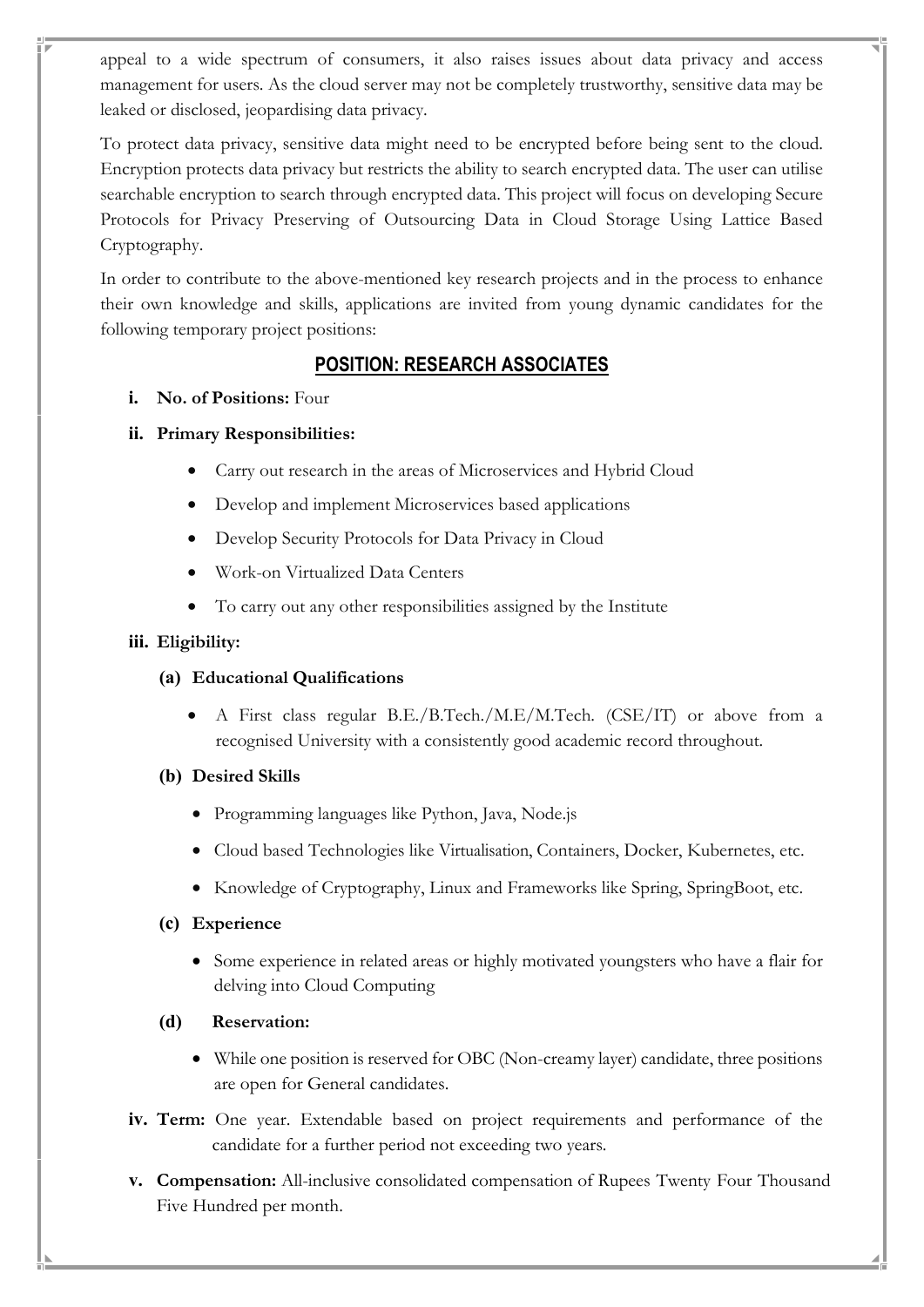#### **Rules and Regulations for all these positions**

- 1. All the above positions are purely temporary and on a contract basis under the project mode.
- 2. There is no scope whatsoever for further continuation, extension of term, absorption, regularisation, permanency, in the Institute under any circumstances
- 3. The completion of the period of contract / project will not confer any right whatsoever for further continuation, extension of term, regularisation, absorption at the Institute.
- 4. All educational qualifications must have been necessarily obtained by pursuing the courses on a full-time regular basis from recognised universities/institutions. If grades are awarded instead of marks, candidates should clearly indicate their numerical equivalent.
- 5. Relevant experience gained after the qualifying degree will only be taken into consideration.
- 6. Candidates should satisfy themselves about their eligibility for the position being applied for. Mere fulfilment of eligibility does not guarantee shortlisting for Selection Process.
- 7. Candidates should apply in the format provided on the Institute's website.
- 8. Incomplete applications / not in the prescribed format / without all the required documents, will be rejected and no correspondence will be entertained by the Institute.
- 9. Candidates for these positions should enclose attested scanned copies of their Marksheets and Certificates right from Matriculation onwards.
- 10. The candidature will be considered on the strength of the information declared in the Application. If at any stage, it is found that any information furnished is false / incorrect, the candidate has clandestine antecedents/background or if according to the Institute, the candidate does not satisfy the eligibility criteria, her/his candidature / appointment is liable to be cancelled / terminated at any point in time including after appointment, in addition to any disciplinary action as may be necessary.
- 11. In case of any inadvertent mistake in the process of selection which may be detected at any stage even after the issue of appointment letter, the Institute reserves the right to modify / withdraw / cancel any communication made to the candidates.
- 12. The Institute reserves the rights to screen and call only such candidates as are found primafacie suitable for being considered
- 13. The Institute also reserves the right to restrict the candidates called for to the selection process to a reasonable number on the basis of qualifications, level and relevance of experience higher than the minimum prescribed herein and the requirements of the Institute. Thus just fulfilling the prescribed conditions would not entitle one to be called for the Selection Process. The Institute also reserves the right of rejecting any or all the applications without assigning any reasons therefore.
- 14. The Institute reserves the right to fill or not to fill any or all the positions advertised without assigning any reason.
- 15. In all matters regarding Eligibility, Qualification, Skills, Experience, Compensation, Contract Term, Selection Process, Assessment, Prescribing Minimum Qualifying Standards in Selection Process, and Communication of Result, the Institute's decision shall be final and binding on all the candidates and no correspondence shall be entertained in this regard.